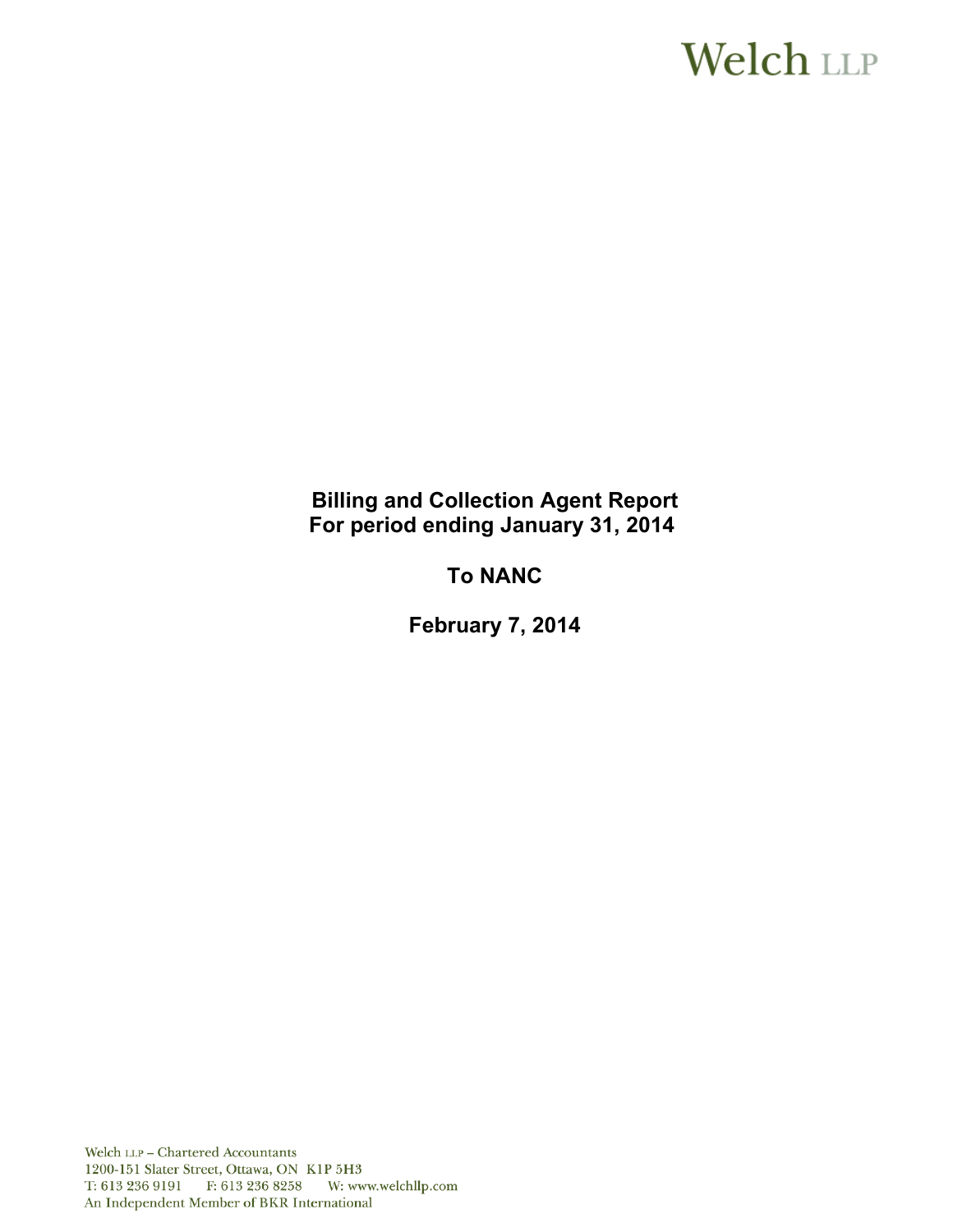### **NANPA FUND STATEMENT OF FINANCIAL POSITION JANUARY 31, 2014**

| <b>Assets</b>                                    |           |           |
|--------------------------------------------------|-----------|-----------|
| Cash Balance in bank account                     | \$        | 2,066,995 |
| Receivable from US Carriers                      | 264.053   |           |
| Receivable from Canada                           | 8.873     |           |
| Receivable from Caribbean countries              | 1.864     |           |
| Receivables forwarded to Treasury for collection | 211,009   |           |
| Allowance for uncollectible accounts             | (250,600) | 235,199   |
| <b>Total assets</b>                              |           | 2,302,194 |
| Less: Accrued liabilities (see below for makeup) |           | (506,567) |
| <b>Fund balance</b>                              |           | 1,795,627 |

**Makeup of Accrued Liabilities** (see following page for additional details)

| Welch LLP                          | 28.336       |
|------------------------------------|--------------|
| NEUSTAR Pooling 1K Block           | 287.332      |
| <b>NEUSTAR NANP Administration</b> | 172.232      |
| EY Audit Accrual                   | 13.000       |
| Data Collection Agent - USAC       | 5,667        |
|                                    | S<br>506.567 |

**\*\*\*\*\*\*\*\*\*\*\*\*\*\*\*\*\*\*\*\*\*\*\*\*\*\*\*\*\*\*\*\*\*\*\*\*\*\*\*\*\*\*\*\*\*\*\*\*\*\*\*\*\*\*\*\*\*\*\*\*\*\*\*\*\*\*\*\*\*\*\*\*\*\*\*\*\***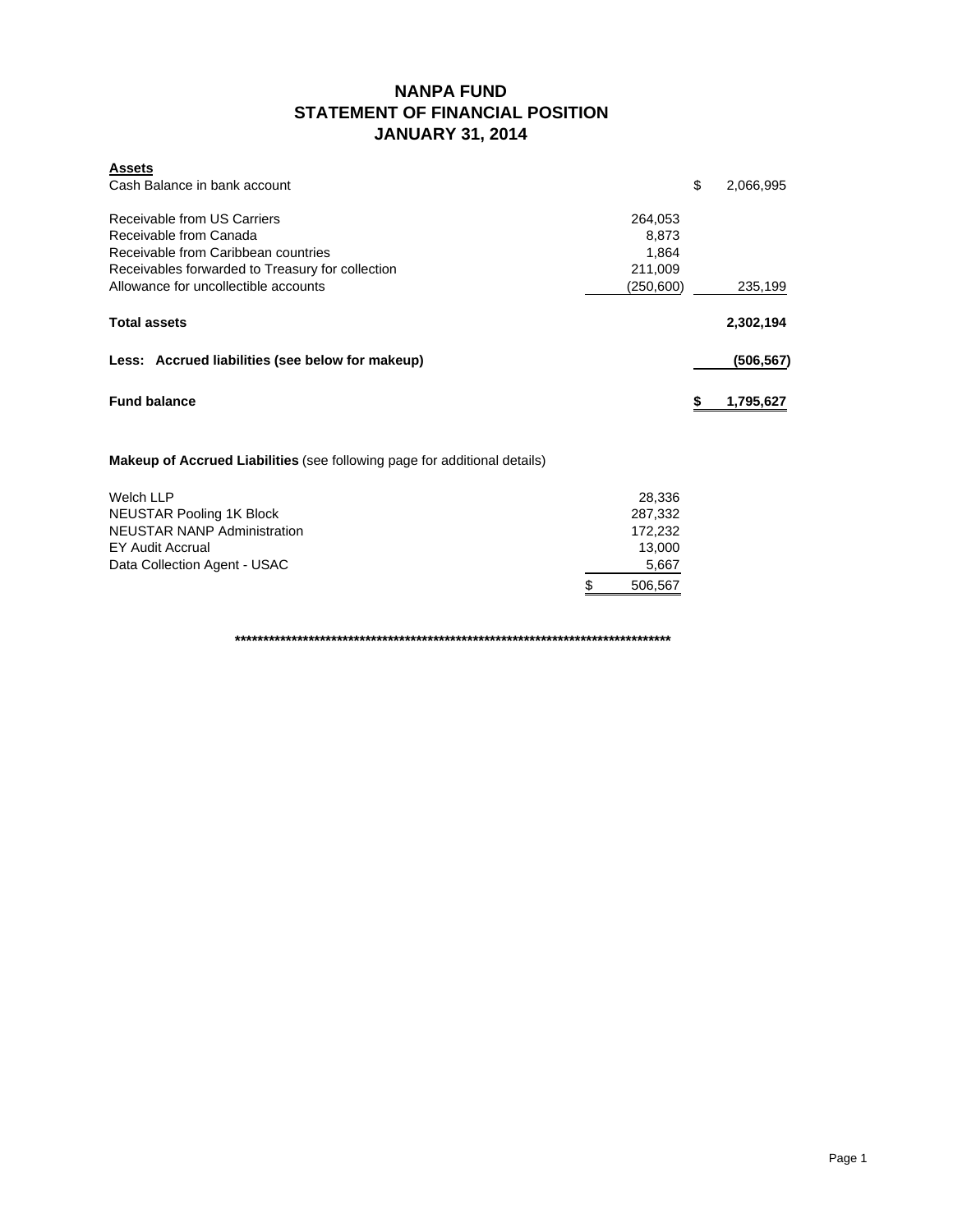#### **NANPA FUND FORECASTED STATEMENT OF CHANGES IN FUND BALANCE JULY 2013 TO JUNE 2014**

|                                                                     |            |                        |                        |                        | Actual                 |                        |                      |                      |                      |                     | <b>Budgeted</b>       |                     |                          |                      |                   | Variance between                               |
|---------------------------------------------------------------------|------------|------------------------|------------------------|------------------------|------------------------|------------------------|----------------------|----------------------|----------------------|---------------------|-----------------------|---------------------|--------------------------|----------------------|-------------------|------------------------------------------------|
|                                                                     |            | $Jul-13$               | Aug-13                 | Sep-13                 | Oct-13                 | <b>Nov-13</b>          | Dec-13               | $Jan-14$             | Feb-14               | Mar-14              | Apr-14                | May-14              | <b>Jun-14</b>            | <b>Total</b>         | <b>Budget</b>     | forecasted results and<br>budget at June 30/13 |
| Revenue                                                             |            |                        |                        |                        |                        |                        |                      |                      |                      |                     |                       |                     |                          |                      |                   |                                                |
| <b>International Contributions</b><br>Canada<br>Caribbean countries | (1)<br>(1) | 17,748<br>22,112       | 8,874<br>$\sim$        | 8,874<br>$\sim$        | 8,873<br>$\sim$        | 8,873<br>$\sim$        | 8,873<br>$\sim$      | 8,873<br>$\sim$      | 8,873<br>$\sim$      | 8,873<br>$\sim$     | 8,873                 | 8,873<br>$\sim$     | $\overline{\phantom{a}}$ | 106,480<br>22,112    | 106,480<br>22,112 |                                                |
| <b>Total International Contributions</b>                            |            | 39,860                 | 8,874                  | 8,874                  | 8,873                  | 8,873                  | 8.873                | 8,873                | 8,873                | 8,873               | 8,873                 | 8,873               |                          | 128,592              | 128,592           |                                                |
| Domestic Contributions - US carriers                                | (1)        | 3.398.305              | 256,552                | 459,330                | 230,562                | 227,320                | 227,338              | 230,278              | 230,760              | 230,760             | 230,760               | 230,760             |                          | 5,952,725            | 5,860,288         | 92,437                                         |
| Late filing fees for Form 499A                                      | (2)        | 3,100                  | 3,000                  | 2,400)                 | 1,200)                 | $4,800$ )              | 1,000                | 1,100                |                      |                     |                       |                     | 85,000                   | 74,400               | 85,000            | 10,600                                         |
| Interest income                                                     | (3)        | 877                    | 868                    | 610                    | 290                    | 284                    | 430                  | 228                  | 667                  | 667                 | 667                   | 667                 | 667                      | 6,922                | $8,000 -$         | 1,078                                          |
| <b>Total revenue</b>                                                |            | 3.435.942              | 269,294                | 466.414                | 238,525                | 231.677                | 235.641              | 238,279              | 240,300              | 240,300             | 240,300               | 240,300             | 85.667                   | 6,162,639            | 6.081.880         | 80,759                                         |
| <b>Expenses</b><br><b>NANPA Administration</b>                      | (4)        | 172,232                | 172,232                | 173,465                | 173,256                | 174,797                | 288,310              | 172,232              | 174,549              | 174,549             | 174,549               | 174,549             | 174,549                  | 2,199,269            | 2,210,010 (       | 10,741)                                        |
| 1K Block Pooling<br>Automated systems development (CLIN1)           | (4)<br>(7) | 202,036<br>75,000      | 212,781<br>75,000      | 219,005<br>75,000      | 211,941<br>75,000      | 210,350<br>75,000      | 210,618<br>75,000    | 212,332<br>75,000    | 214,091<br>75,000    | 214,091<br>75,000   | 214,091<br>75,000     | 214,091<br>75,000   | 214,091<br>75,000        | 2,549,518<br>900,000 | 2,260,620         | 288,898<br>900,000                             |
| <b>Billing and Collection</b><br>Welch LLP<br>Data Collection Agent | (4)<br>(5) | 28,336<br>4.568        | 28,336<br>4,752        | 28,336<br>4.976        | 28,336<br>4,851        | 28,336<br>4,898        | 28,336<br>4.828      | 28,336<br>4,808      | 28,336<br>4,750      | 28,336<br>4,750     | 28,336<br>4,750       | 28,336<br>4.750     | 28,336<br>4,750          | 340,032<br>57,431    | 340,032<br>57,000 | 431                                            |
| <b>Annual Operations Audit</b>                                      | (6)        | $\sim$                 | $\sim$                 | 43,000                 | $\sim$                 | $\sim$                 | $\sim$               | $\sim$               | $\sim$               | $\sim$              | $\sim$                |                     |                          | 43,000               | 42,000            | 1,000                                          |
| <b>Bank Charges</b>                                                 | (8)        | 2,836                  | 7,624                  | 3,678                  | 3,023                  | 4,245                  | 3,339                | 2,320                | 3,000                | 3,000               | 3,000                 | 3,000               | 3,000                    | 42,065               | 36,000            | 6,065                                          |
| Carrier Audits                                                      | (9)        | $\sim$                 | $\sim$                 | $\sim$                 | $\sim$                 |                        | $\sim$               |                      |                      |                     | $\sim$                | $\sim$              |                          |                      | $300,000$ (       | 300,000                                        |
| Bad debt expense                                                    | (10)       | 29.146                 | 9,000                  | 31,183                 | 12,400                 | 7,905)                 | 5,360)               | 1,517                | 3,333                | 3,333               | 3,333                 | 3.333               | 3,333                    | 83,612               | 40,000            | 43,612                                         |
| <b>Total expenses</b>                                               |            | 514.154                | 509,725                | 578,643                | 508,807                | 489,721                | 605,071              | 493,511              | 503,059              | 503,059             | 503,059               | 503,059             | 503,059                  | 6,214,927            | 5,285,662         | 929,265                                        |
| Net revenue (expenses)                                              |            | 2,921,788              | 240,431)               | 112,229)               | 270,282)               | 258,044) (             | 369,430)             | 255,232) (           | 262,759)             | 262,759)            | 262,759)              | 262,759)            | 417,392) (               | 52,288)              | 796,218 (         | 848,506                                        |
| Opening fund balance                                                |            | 379,487                | 3,301,275              | 3,060,844              | 2,948,615              | 2,678,333              | 2,420,289            | 2,050,859            | 1,795,627            | 1,532,868           | 1,270,109             | 1,007,350           | 744,591                  | 379,487              | 453,782           | 74,295                                         |
| <b>Closing fund balance</b>                                         |            | 3,301,275              | 3,060,844              | 2,948,615              | 2,678,333              | 2,420,289              | 2,050,859            | 1,795,627            | 1,532,868            | 1,270,109           | 1,007,350             | 744,591             | 327,199                  | 327,199              | 1,250,000         | 922,801                                        |
| Fund balance makeup:<br>Contingency                                 |            | 1,250,000              | 1,250,000              | 1,250,000              | 1,250,000              | 1,250,000              | 1,250,000            | 1,250,000            | 1,250,000            | 1,250,000           | 1,250,000             | 1,250,000           | 1,250,000                | 1,500,000            | 1,250,000         |                                                |
| Surplus                                                             |            | 2,051,275<br>3,301,275 | 1,810,844<br>3,060,844 | 1,698,615<br>2,948,615 | 1,428,333<br>2,678,333 | 1,170,289<br>2,420,289 | 800.859<br>2,050,859 | 545,627<br>1,795,627 | 282,868<br>1,532,868 | 20,109<br>1,270,109 | 242,650)<br>1,007,350 | 505,409)<br>744,591 | 922,801<br>327,199       | 1,172,801<br>327,199 | 1,250,000         |                                                |
|                                                                     |            |                        |                        |                        |                        |                        |                      |                      |                      |                     |                       |                     |                          |                      |                   |                                                |

**(1)** The US carrier contributions for the period from July 2013 to June 2014 and the International contributions are based upon actual billings.

(2) These fees represent the \$100 late filing fee charged to those companies that do not file the Form 499A by the due date.

**(3)** Interest income projections are estimates

**(4)** The cost for 1K Block Pooling is based on the contract awarded July 12, 2013

The cost of NANPA Administration is based on the contract. The cost of B&C Agent is based on the interim contract with Welch LLP in force until July 31, 2014

**(5)** The expense for the Data Collection Agent is based on estimate of costs by USAC for the 2013 calendar year.

**(6)** The cost for the annual operations audit performed by Ernst & Young LLP is \$43,000.

**(7)** The cost of the Automated systems development (CLIN1) will be paid out over 18 months as per the modification to the 1K Pooling contract.

**(8)** Bank fees are an expense to the Fund.

(9) The budget allowed \$300,000 for carrier audits. The FCC has indicated that it will likely not be performing any audits prior to June 30, 2014. If any audits are performed the funds to do so will come from this line ite

**(10)** The allowance covers all accounts considered potentially uncollectible at January 31, 2014.

#### **Assumptions: Reconciliation of forecast at June 30, 2014 to budget**

| Budgeted fund balance at June 30/14 - contingency                                                  | 1,250,000     |
|----------------------------------------------------------------------------------------------------|---------------|
| Decrease in fund balance between budget period (February 2012) and June 2012                       | (74, 295)     |
| Additional billings over estimate from budget                                                      | 92,437        |
| Late filing fees (reversal) for Form 499A                                                          | (10,600)      |
| Underestimate of interest earned to date compared to budget                                        | (1,078)       |
| NANP Admin - difference between budget and actual contract awarded due to variable travel<br>costs | 10.741        |
| NANP Admin - change orders issued                                                                  |               |
| Additional billings from B & C Agent due to renewal of contract                                    |               |
| Data Collection fees - Adjustment to actual from budget                                            | (431)         |
| Bad debts - Adjustment to actual from budget                                                       | (43, 612)     |
| Pooling and p-ANI - adjustment to actual from budget                                               | (1, 188, 898) |
| Pooling change orders                                                                              |               |
| Carrier audits that will not be performed                                                          | 300,000       |
| Operations Audit - Adjustment to actual from budget                                                | (1,000)       |
| Bank fees - Adjustment to actual from budget                                                       | (6,065)       |
| Forecasted fund balance at June 30/14                                                              | 327,199       |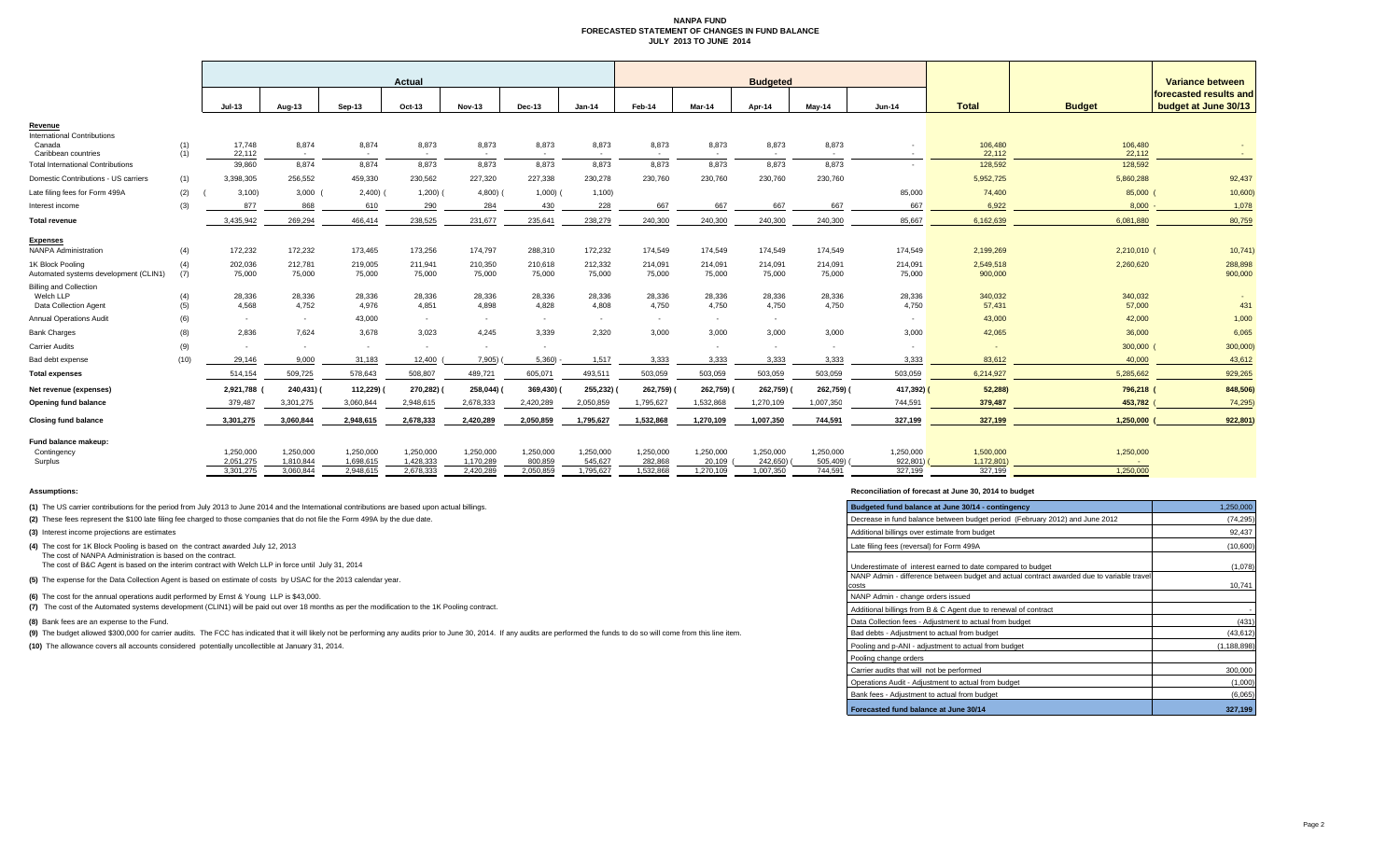#### **CURRENT AND FORECASTED LIABILITIES**

|                                                                                          |                                                                                                                           |                               |               | Current |         |               |         |         |         |         |
|------------------------------------------------------------------------------------------|---------------------------------------------------------------------------------------------------------------------------|-------------------------------|---------------|---------|---------|---------------|---------|---------|---------|---------|
|                                                                                          |                                                                                                                           |                               |               | Jan-14  | Feb-14  | <b>Mar-14</b> | Apr-14  | May-14  | Jun-14  | Jul-14  |
| <b>NEUSTAR - NANPA Administration contract</b>                                           |                                                                                                                           |                               |               | 172,232 | 174,549 | 174,549       | 174,549 | 174,549 | 174,549 | 175,492 |
| - Payment authorized by the FCC in January                                               | November 2013<br>December 2013<br>December 2013 Change order #1                                                           | 174,797<br>172,894<br>115,416 |               |         |         |               |         |         |         |         |
|                                                                                          | - Authorization by the FCC has not been received for payment                                                              |                               |               |         |         |               |         |         |         |         |
|                                                                                          | January 2014                                                                                                              |                               | \$<br>172,232 |         |         |               |         |         |         |         |
| <b>NEUSTAR - Block Pooling and CLIN</b>                                                  |                                                                                                                           |                               |               | 287,332 | 289,091 | 289,091       | 289,091 | 289,091 | 289,091 | 297,086 |
| - Payment authorized by the FCC in January                                               | November 2013<br>December 2013                                                                                            | 285,350<br>285,618            |               |         |         |               |         |         |         |         |
|                                                                                          | - Authorization by the FCC has not been received for payment<br>January 2014                                              |                               | 287,332<br>\$ |         |         |               |         |         |         |         |
| Welch LLP - Billing & Collection Agent                                                   |                                                                                                                           |                               |               | 28,336  | 28,336  | 28,336        | 28,336  | 28,336  | 28,336  | 28,336  |
| - Payment authorized by the FCC in January                                               |                                                                                                                           |                               |               |         |         |               |         |         |         |         |
|                                                                                          | December 2013                                                                                                             | \$<br>28,336                  |               |         |         |               |         |         |         |         |
|                                                                                          | - Authorization by the FCC has not been received for payment<br>January 2014                                              |                               | 28,336<br>\$  |         |         |               |         |         |         |         |
| <b>USAC - Data Collection Agent</b><br>- Payment authorized by the FCC in January        |                                                                                                                           |                               |               | 5,667   | 4,750   | 4,750         | 4,750   | 4,750   | 4,750   | 4,833   |
|                                                                                          | December 2013                                                                                                             | \$<br>4,808                   |               |         |         |               |         |         |         |         |
|                                                                                          | - Authorization by the FCC has not been received for payment<br>January 2014                                              |                               | \$<br>5,667   |         |         |               |         |         |         |         |
| <b>Carrier audits</b>                                                                    |                                                                                                                           |                               |               |         |         |               |         |         |         |         |
| Ernst & Young LLP- Annual operations audit<br>- Payment authorized by the FCC in January |                                                                                                                           | \$<br>30,000                  |               | 13,000  |         |               |         |         |         |         |
|                                                                                          | -Authorization by the FCC has not been received for payment<br>Remaining audit fee accrual for the 2012/2013 fiscal audit |                               | 13,000<br>\$  |         |         |               |         |         |         |         |
| <b>Bank Fees</b>                                                                         |                                                                                                                           |                               |               |         | 3,000   | 3,000         | 3,000   | 3,000   | 3,000   | 3,917   |
| <b>Total</b>                                                                             |                                                                                                                           |                               |               | 506,567 | 499,726 | 499,726       | 499,726 | 499,726 | 499,726 | 509,664 |